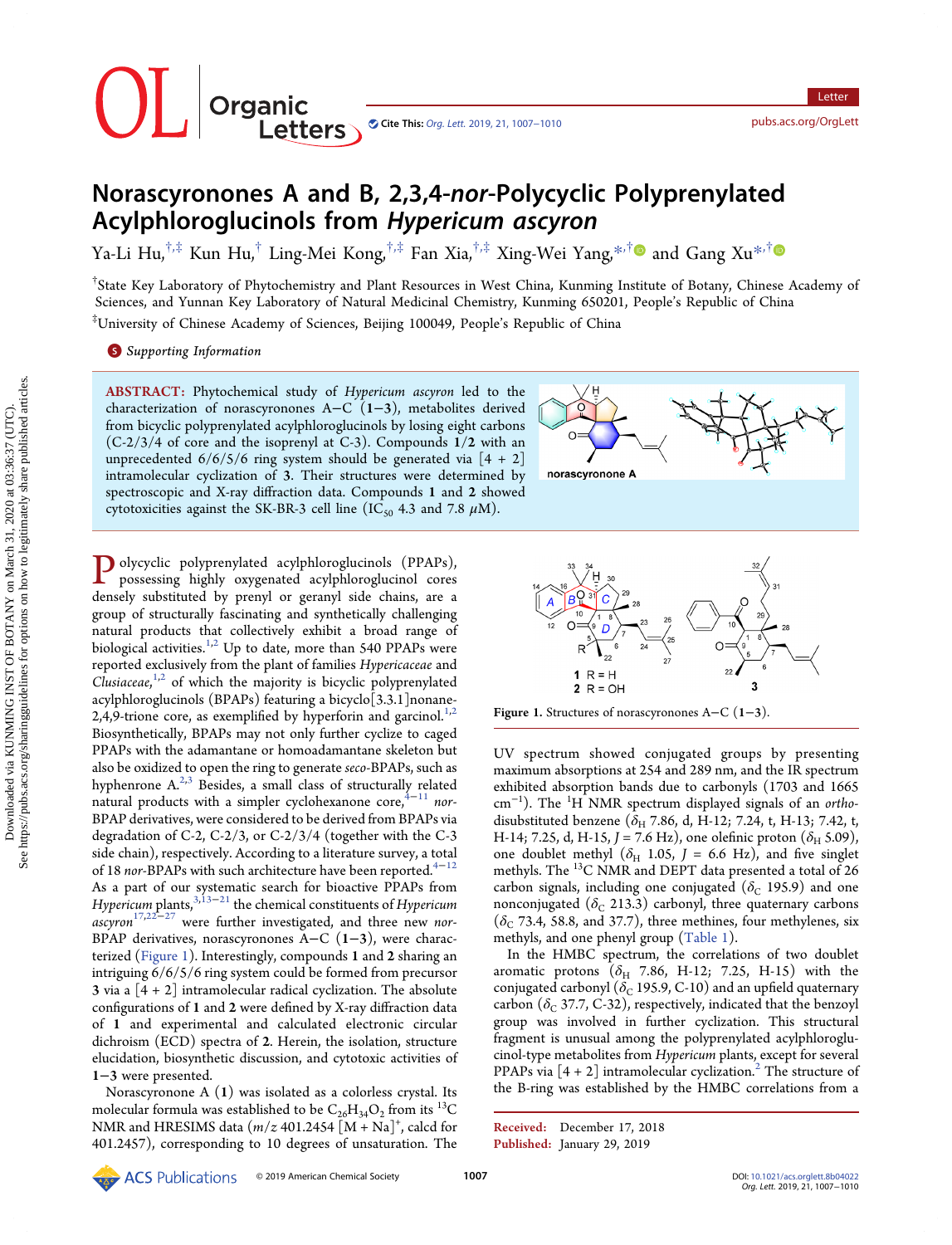|              |                  | $\bf 1$                            |                  | $\mathbf 2$                        |
|--------------|------------------|------------------------------------|------------------|------------------------------------|
| no.          | $\delta_{\rm C}$ | $\delta_{\rm H}$ ( <i>J</i> in Hz) | $\delta_{\rm C}$ | $\delta_{\rm H}$ ( <i>J</i> in Hz) |
| $\mathbf{1}$ | 73.4             |                                    | 72.6             |                                    |
| 5            | 41.7             | 2.84, m                            | 77.5             |                                    |
| 6            | 36.2             | $\alpha$ : 1.92, m                 | 35.9             | $\beta$ : 2.32, t (13.3)           |
|              |                  | $\beta$ : 1.45, q (12.8)           |                  | $\alpha$ : 1.65, overlap           |
| 7            | 42.0             | 1.84, brt (12.8)                   | 45.4             | 1.50, overlap                      |
| 8            | 58.8             |                                    | 56.4             |                                    |
| 9            | 213.3            |                                    | 217.8            |                                    |
| 10           | 195.9            |                                    | 197.5            |                                    |
| 11           | 134.1            |                                    | 134.4            |                                    |
| 12           | 127.9            | 7.86, d (7.6)                      | 127.5            | 7.64, d (7.4)                      |
| 13           | 126.6            | 7.24, t (7.6)                      | 126.8            | 7.25, $t(7.4)$                     |
| 14           | 133.1            | 7.42, $t(7.6)$                     | 133.4            | 7.45, $t(7.4)$                     |
| 15           | 125.0            | 7.25, d (7.6)                      | 124.5            | 7.26, $d(7.4)$                     |
| 16           | 148.8            |                                    | 150.2            |                                    |
| 22           | 15.5             | 1.05, $d(6.6)$                     | 26.8             | 1.51, s                            |
| 23           | 29.4             | 1.98, brd (13.6)                   | 29.5             | 1.91, m                            |
|              |                  | 1.65, overlap                      |                  | 1.82, m                            |
| 24           | 123.6            | $5.09$ , t $(6.8)$                 | 122.8            | 5.03, $t(7.0)$                     |
| 25           | 133.0            |                                    | 132.8            |                                    |
| 26           | 25.9             | 1.68, s                            | 25.8             | $1.64$ , s                         |
| 27           | 17.9             | 1.55, s                            | 17.9             | 1.52, s                            |
| 28           | 16.9             | 0.96, s                            | 18.8             | 0.72, s                            |
| 29           | 37.4             | $\alpha$ : 1.73, m                 | 41.9             | $\beta$ : 1.67, m                  |
|              |                  | $\beta$ : 1.03, overlap            |                  | $\alpha$ : 1.30, td (12.9, 5.9)    |
| 30           | 27.6             | $\alpha$ : 2.07, m                 | 28.9             | $\alpha$ : 1.80, m                 |
|              |                  | $\beta$ : 1.28, m                  |                  | $\beta$ : 1.10, m                  |
| 31           | 54.8             | 3.12, dd (9.9, 8.3)                | 53.0             | 2.99, dd (12.7, 6.8)               |
| 32           | 37.7             |                                    | 36.1             |                                    |
| 33           | 33.5             | 1.06, s                            | 36.0             | 1.06, s                            |
| 34           | 27.3             | 1.37, s                            | 26.3             | 1.43, s                            |
| OH-5         |                  |                                    |                  | 2.75, s                            |

<span id="page-1-0"></span>Table 1.  $^{13}$ C (150 MHz) and <sup>1</sup>H (600 MHz) NMR Spectroscopic Data of 1 and 2 in CDCl<sub>3</sub>

gem-dimethyl at  $\delta_H$  1.06 (Me-33) and 1.37 (Me-34) to C-16 ( $\delta_C$ 148.8), C-31 ( $\delta_{\rm C}$  54.8), and C-32 ( $\delta_{\rm C}$  37.7), as well as from H-31  $(\delta_H$  3.12) to C-1  $(\delta_C$  73.4) and C-10. Likewise, the proton spin system of H-31/H<sub>2</sub>-30 ( $\delta$ <sub>H</sub> 2.07 and 1.28)/H<sub>2</sub>-29 ( $\delta$ <sub>H</sub> 1.73 and 1.03) in the  ${}^{1}H-{}^{1}H$  COSY spectrum and the HMBC correlations from a singlet methyl at  $\delta_H$  0.96 (Me-28) to C-1, C-8 ( $\delta_c$  58.8), and C-29 ( $\delta_c$  37.4) indicated the cyclopentene Cring. The existence of the D-ring was deduced by HMBC correlations from Me-28 to C-7 ( $\delta$ <sub>C</sub> 42.0), from Me-22 ( $\delta$ <sub>H</sub> 1.05) to the nonconjugated carbonyl at  $\delta_{\rm C}$  213.3 (C-9), and from H-5  $(\delta_H 2.84)$  to C-1, together with <sup>1</sup>H–<sup>1</sup>H COSY correlations of Me-22/H-5/H<sub>2</sub>-6 ( $\delta$ <sub>H</sub> 1.92 and 1.45)/H-7 ( $\delta$ <sub>H</sub> 1.84). In addition, an isoprenyl group was attached to C-7 by the  $^1\rm H$ – $^1\rm H$  COSY correlations of H-7/H-23 ( $\delta_{\rm H}$  1.98 and 1.65)/H-24 ( $\delta_H$  5.09) and HMBC correlations from singlet methyls at  $\delta_H$ 1.68 (Me-26) and 1.55 (Me-27) to C-24 ( $\delta$ <sub>C</sub> 123.6). Hence, the planar structure of 1 was elucidated as shown (Figure 2).

In the ROESY spectrum ([Figure S7, Supporting Informa](http://pubs.acs.org/doi/suppl/10.1021/acs.orglett.8b04022/suppl_file/ol8b04022_si_001.pdf)[tion\)](http://pubs.acs.org/doi/suppl/10.1021/acs.orglett.8b04022/suppl_file/ol8b04022_si_001.pdf), the cross peaks of Me-28/H-30 $\beta$  ( $\delta_{\rm H}$  1.28) and H-30 $\alpha$  ( $\delta_{\rm H}$  $2.07$ /H-31 suggested the  $\alpha$ -orientation of H-31. Furthermore, the large coupling constant (12.8 Hz) of H-5  $(\delta_H 2.84)/H$ -6<sub>ax</sub>  $(\delta_{H}$  1.45) and H-6<sub>ax</sub>/H-7 ( $\delta_{H}$  1.84) indicated their 1,3-diaxial position in the six-membered D-ring with chair conformation. This evidence, conjugated with the NOE contact of Me-28/H- $6_{\text{av}}$  defined the  $\alpha$ -configuration of both H-5 and H-7. However, the configuration of C-1 was uncertain due to the lack of reliable NOE correlation. Fortunately, quality crystals of 1 were



Figure 2. HMBC and  ${}^{1}$ H $-{}^{1}$ H COSY correlations and ORTEP drawing  $of 1$ 

obtained, and the X-ray crystallographic data [Flack parameter  $= 0.04(5)$ ] evidently confirmed the proposed structure and also determined its absolute configuration as 1S,5R,7S,8R,31R (Figure 2). $28$ 

Norascyronone B (2) had a molecular formula of  $C_{26}H_{34}O_3$ , which was 16 mass units more than that of 1. Comparison of its 1D NMR data (Table 1) with those of 1 indicated that the  $sp^3$ methine at  $\delta_C$  41.7 (C-5) in 1 was replaced by an oxygenated quaternary carbon ( $\delta$ <sub>C</sub> 77.5), suggesting oxidation of C-5 in 2. This assumption was supported by the HMBC correlations from OH-5 ( $\delta$ <sub>H</sub> 2.75) to C-5, C-9 ( $\delta$ <sub>C</sub> 217.8), and C-22 ( $\delta$ <sub>C</sub> 26.8) in the HMBC spectrum. The relative configuration of 2 was consistent with that of 1 [\(Figure 3\)](#page-2-0), as indicated by the NOE correlations of Me-28 ( $\delta_H$  0.72)/H-29 $\beta$  ( $\delta_H$  1.67), H-29 $\alpha$  ( $\delta_H$ 1.30)/H-31 ( $\delta_{\rm H}$  2.99), and Me-28/H-6 $\beta$  ( $\delta_{\rm H}$  2.32) recorded in CDCl<sub>3</sub>, in combination with NOE contacts of H-6 $\alpha$  ( $\delta$ <sub>H</sub> 1.74)/ OH-5  $(\delta_{\rm H}$  5.34)/H-7  $(\delta_{\rm H}$  1.97) recorded in DMSO- $d_6$ .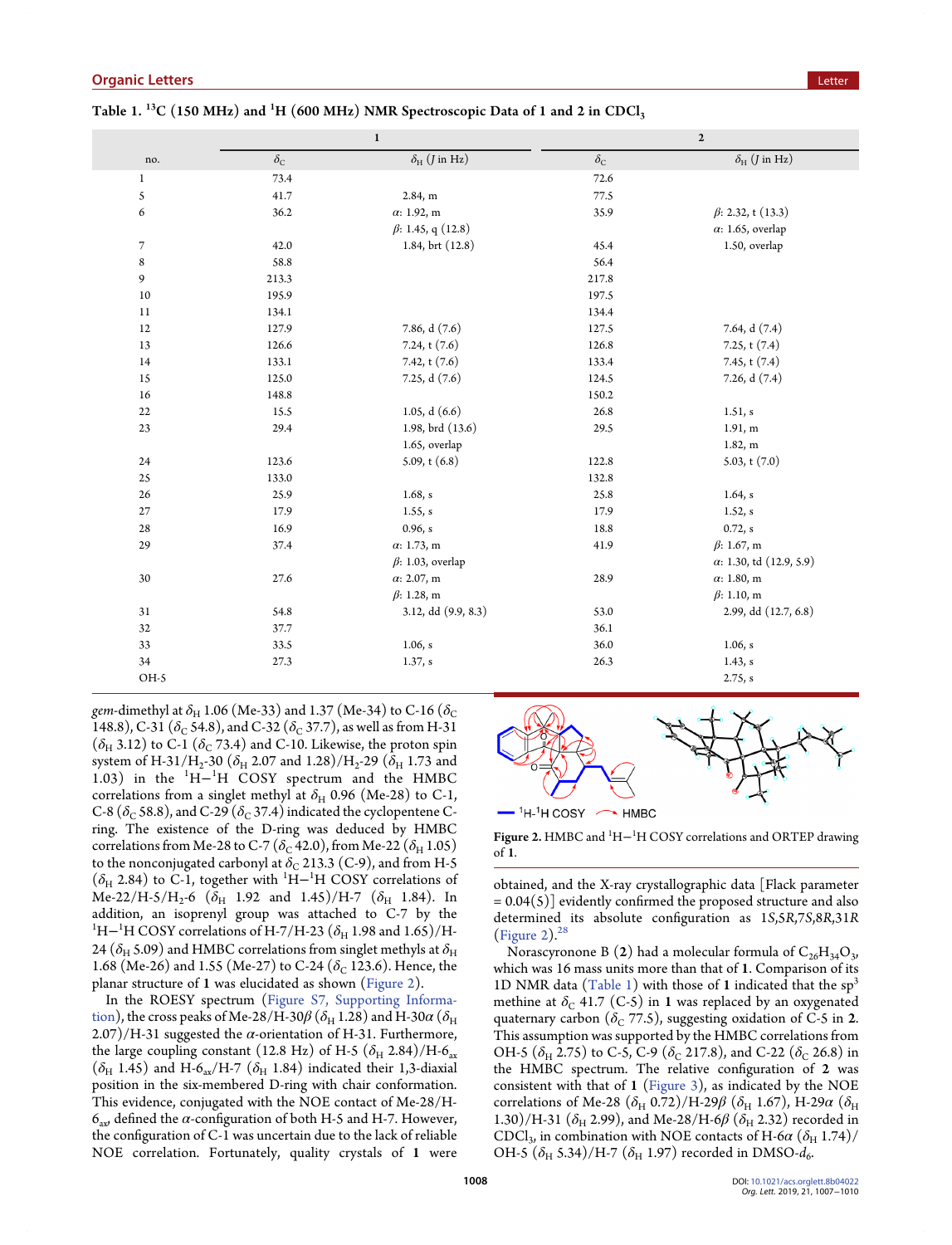<span id="page-2-0"></span>

Figure 3. Key ROESY correlations of 2.

Moreover, the  $^1\mathrm{H}$  and  $^{13}\mathrm{C}$  chemical shifts of  $\bm{2}$  were calculated at the B3LYP-SCRF/6-31G $(d,p)//M062X/def2$ -SVP level of theory in chloroform with the IEFPCM solvent model, and the good consistency between the theoretical and experimental chemical shifts strongly supported the above established structure of 2 [\(Figure S1 and Tables S2](http://pubs.acs.org/doi/suppl/10.1021/acs.orglett.8b04022/suppl_file/ol8b04022_si_001.pdf)−S3, Supporting [Information](http://pubs.acs.org/doi/suppl/10.1021/acs.orglett.8b04022/suppl_file/ol8b04022_si_001.pdf)). Subsequently, TDDFT ECD calculation was run on one of the two possible enantiomers (2a and 2b, Figure 4) of



Figure 4. Experimental ECD spectrum of 2 (black). Calculated ECD spectrum of  $2a$  (UV correction = +15 nm, red) and  $2b$  (UV correction = 15 nm, red dash) at the CAM-B3LYP-SCRF/def2-SVP level of theory in MeOH with IEFPCM solvent model. Calculated ECD spectrum of 2a (UV correction = 10 nm, green) and  $2b$  (UV correction = 10 nm, green dash) at the ωB97X-D-SCRF/def2-SVP level of theory in MeOH with IEFPCM solvent model.

2 using two methods, and both of the calculated ECD curves of 2a were found to agree well with their experimental counterpart, thus confirming the absolute configuration of 2 to be the same with 1 as 1R,5S,7S,8R,31R.

Norascyronone C (3), a biogenetically related precursor of 1 and 2, was also isolated in this study. Compound 3 was assigned the molecular formula of  $C_{26}H_{36}O_2$  from its <sup>13</sup>C NMR (Table 2) and HRESIMS data. On the basis of analysis of its 1D and 2D NMR data, compound 3 was shown to possess the same backbone and relative configuration as hyperibrin  $A<sub>i</sub><sup>11</sup>$  $A<sub>i</sub><sup>11</sup>$  $A<sub>i</sub><sup>11</sup>$  a known nor-BPAP obtained from H. ascyron as well (Figure 5). The structural novelty of 3 involves the presence of a C-1 benzoyl rather than an isobutyryl group.

Biosynthetically, these nor-BPAP derivatives (1−3) should be derived from BPAPs via degradation of C-2/3/4 of the phloroglucinol core, accompanied with loss of the C-3 isoprenyl side chain. This process may be realized in plants through a cascade of similar Retro-Claisen and decarboxylation reactions[.8,9](#page-3-0) Inspired by George's biomimetic syntheses of PPAPs using radical cyclization, $^{29-31}$  $^{29-31}$  $^{29-31}$  $^{29-31}$  $^{29-31}$  we proposed a similar  $\left[4+2\right]$ cyclization mechanism for the biosynthesis of compounds 1 and

| Table 2. $\mathrm{^{13}C}$ (150 MHz) and $\mathrm{^{1}H}$ (600 MHz) NMR Data of 3 in |  |  |
|--------------------------------------------------------------------------------------|--|--|
| <b>CDCl</b> 3                                                                        |  |  |

| no. | $\delta_{\rm C}$ | $\delta_{\rm H}$ ( <i>J</i> in Hz) | no. | $\delta_{\rm C}$ | $\delta_{\rm H}$ ( <i>J</i> in Hz) |
|-----|------------------|------------------------------------|-----|------------------|------------------------------------|
| 1   | 63.7             | 4.55, s                            | 22  | 14.4             | 0.98, d(6.6)                       |
| 5   | 45.4             | 2.55, m                            | 23  | 26.9             | 2.11, m                            |
| 6   | 37.1             | 2.13, m                            |     |                  | 1.70, overlap                      |
|     |                  | 1.25, q $(12.3)$                   | 24  | 123.0            | $5.09$ , t $(7.2)$                 |
| 7   | 42.8             | 1.94, m                            | 25  | 132.9            |                                    |
| 8   | 46.3             |                                    | 26  | 25.9             | 1.68, s                            |
| 9   | 209.6            |                                    | 27  | 17.9             | 1.56, s                            |
| 10  | 196.8            |                                    | 28  | 17.6             | $1.07$ , s                         |
| 11  | 138.5            |                                    | 29  | 36.4             | 1.50, m                            |
| 12  | 127.5            | 7.71, $d(7.8)$                     | 30  | 22.0             | 1.91, overlap                      |
| 13  | 128.6            | 7.35, t(7.8)                       |     |                  | 1.65, m                            |
| 14  | 132.7            | 7.44, t $(7.8)$                    | 31  | 123.6            | 4.80, t $(7.0)$                    |
| 15  | 128.6            | 7.35, t(7.8)                       | 32  | 131.7            |                                    |
| 16  | 127.5            | 7.71, d(7.8)                       | 33  | 25.5             | $1.44$ , s                         |
|     |                  |                                    | 34  | 17.3             | 1.27, s                            |
|     |                  |                                    |     |                  |                                    |



Figure 5. Key 2D NMR correlations of 3.

2. As shown in Scheme 1, single electron oxidation of 3 would give rise to a stabilized  $\alpha$ -diketo radical, which could undergo

#### Scheme 1. Plausible Biosynthetic Pathway to 1−3



consecutive radical cyclization followed by a terminating aromatic substitution reaction to generate compounds 1 and 2 with an intriguing 6/6/5/6 ring system. In fact, free radical addition generally does not yield stereoselective products, and there should be four stereoisomers. However, we obtained only one stereoisomer in this study.

Since some prenylated acylphloroglucinols are reported to be antitumor agents,<sup>[1](#page-3-0),[2](#page-3-0)</sup> compounds 1–3 were tested for their cytotoxic activities against three human tumor cell lines (SK-BR-3, PANC-1, and ECA-109). As a result, compound 1 showed moderate activities against SK-BR-3 and PANC-1 with  $IC_{50}$